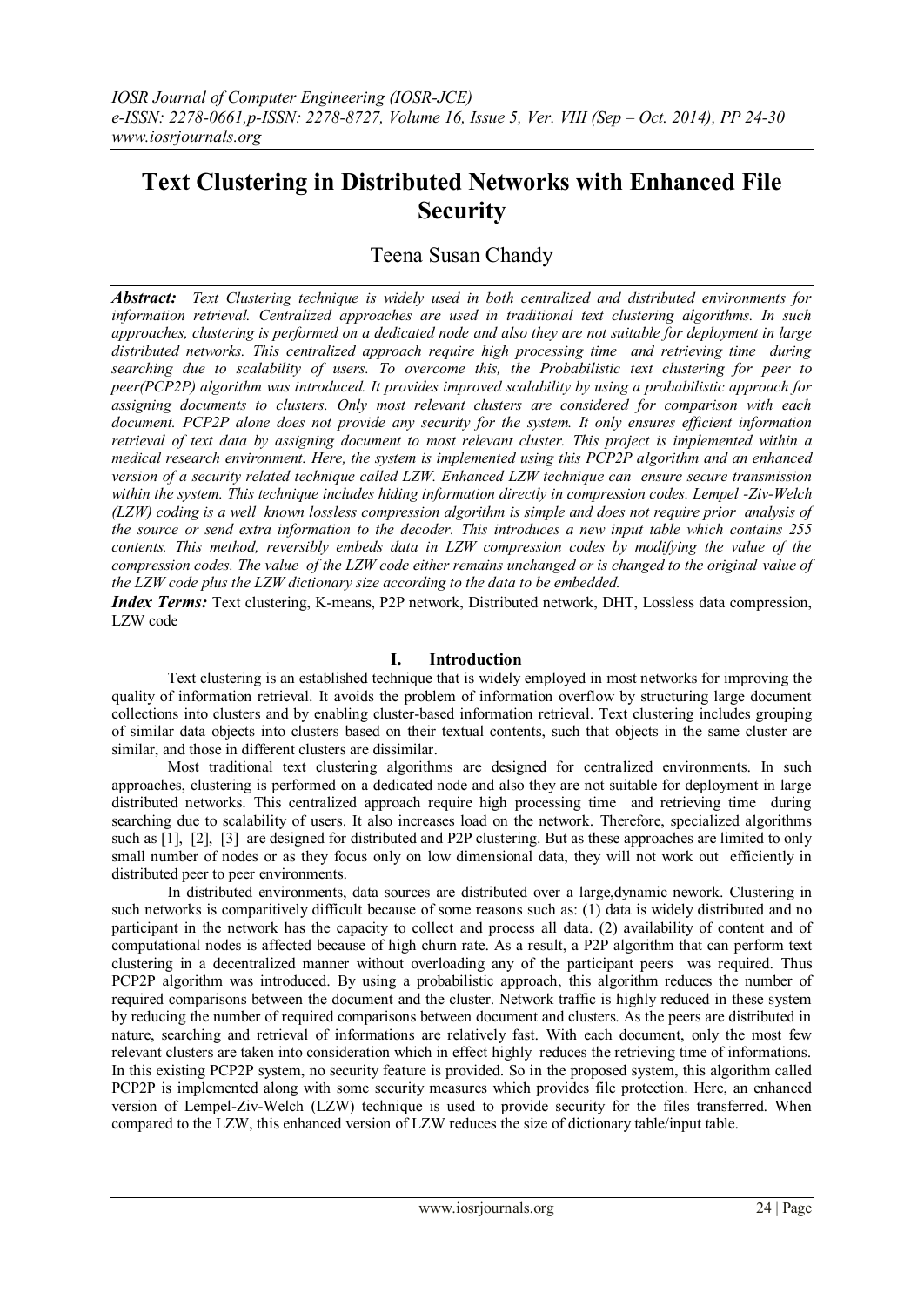## **II. Related Work**

K-Means algorithm is widely used for document clustering because of its low complexity and high clustering quality. Its direct distribution is not suitable for text clustering in large networks. As a result a distributed version of K Means are used.K-Means algorithm can be summarized as: (1) Select k random starting points as initial centroids forthe k clusters. (2) Assign each document to the cluster with the nearest centroid. (3) Recompute the centroid of each cluster as the mean of all cluster documents. (4) Repeat steps 2-3 until a stopping criterion is met, e.g.,no documents change clusters anymore.

There are several works which focus on P2P clustering [1], [2], [3]. One of the first P2P clustering algorithm was proposed by Eisenhardt et al. [1]. By broadcasting the centroid information to all peers, this algorithm distributes K-Means computation. This approach makes use of two algorithms, K-Means clustering algorithm is used for the categorization of documents and a probe/echo mechanism is used to broadcast the task through the P2P network and to propagate the results back to the initiator of the clustering. Because of this centroid broadcasting, it imposes heavy load and congestion in the network. As a result, it does not scale to large networks. Hsaio and King [2] avoid broadcasting by using a DHT to index all clusters using manually selected terms. This approach requires extensive human interaction for selecting the terms, and the algorithm cannot adapt to new topics.

Hammuda and Kamel [3] propose a hierarchical topology for distributing K-Means. Clustering starts at the lowest level of the hierarchy, and the local solutions are aggregated until the root peer is reached. This algorithm has the disadvantage that clustering quality decreases noticeably for each aggregation level, because of the random grouping of peers at each level. There-fore, quality decreases significantly for large networks. Already for a network of 65 nodes organized in three levels, the authors report a drastic drop in quality.

A frequently used technique which focus on constructing an index over a distributed hash table(DHT) that maps terms to documents, and enables locating the most similar documents for each term [4]. Structured peer to peer networks support keyword search by building a distributed index over the collective content shared by all peers. DHT is used for the distribution of the inverted index over all participating peers. Each peer analyzes its own collection, and extracts a set of terms, normally after stemming and stopword removal processes. For each extracted term, the peer executes a DHT lookup to locate the relevant peer in the network, and then posts the details with the term and its appropriate term score.

The centralized execution of text clustering imposes high network traffic and relatively requires high processing and retrieval time during information retrieval. As a result PCP2P [5], a decentralized probabilistic text clustering algorithm was introduced to cluster highly dynamic and distributed text collections without imposing any overload on its participating peers. This approach makes use of probabilistic pruning in which, instead of considering all clusters, only few most relevant clusters are taken into consideration. A peer can undertake three roles in PCP2P,i.e., it takes the role of a document holder. Second, it can be a DHT participant and third, it can be a cluster holder. PCP2P reduces the number of required comparisons between the document and the cluster and as a result provides faster information retrieval.

#### **III. Proposed System Description**

In my proposed system, the existing PCP2P algorithm is implemented for fast information retrieval of text datas.Also, an enhanced version of additional security technique called Lempel-Ziv-Welch(LZW) is implemented which provides protection for the file transfer within the system. The system is implemented within a medical research environment. As there are 1000s of records, for the fast and easy access of records, the Doctor/Medical researcher can make use of this PCP2P algorithm implementation within this system. The Doctor can easily search and retrieve the required information.In this system, user can search and retieve data. The Researcher will upload all necessary data in this system. Here, employee is used to upload data. Any other Doctor/Researcher who needs information can search and download the required details easily. Also, another security feature is incorporated in the system using an enhanced version of LZW technique. LZW is used in the secret file transfer between the Doctors/Researchers. The Doctor uses LZW hiding and can hide any confidential data regarding patients or hospitals which he/she wish to hide from outside world. Then it can be send to the required Doctor/Researcher in an encoded form whenever necessrary . He/ She can then decode the information and can view it using LZW decoding. This provides security within the system in addition to the fast retrieval of informations. This system can also be implemented in various other applications such as military, banking etc.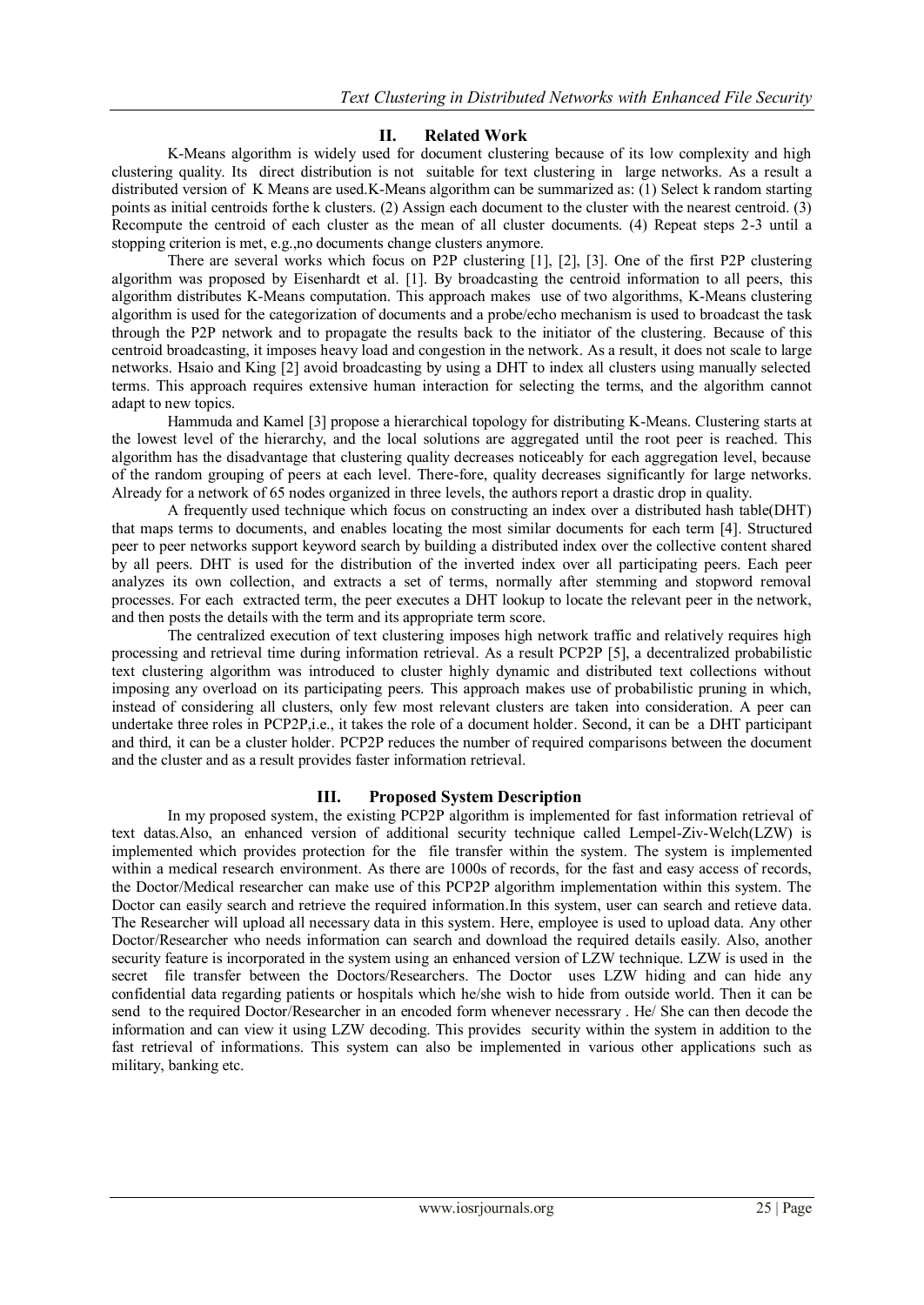

#### **Fig 1.** PCP2P System overview

# **3.1 PCP2P**

## **Steps:**

1. DHT lookup for top terms of d ( in Fig. p1->p2)

- 2 .Retrieve all relevant clusters (in Fig. p2->p1)
- 3. Compare d with top relevant clusters (in Fig, p1>p4, p1->p5)
- 4. Assign d to best cluster (in Fig. p1->p5)

ALGORITHM 1: PCP2P

1. **for** Document d in documents do

#### **PRESELECTION STEP:**

2. CandClusters <>
CandidateClustersFromDHT()

**FULLCOMPARISON STEP:**

- 3. RemainingClusters  $\longleftarrow$  FilterOut(CandClusters)
- 4. **for** Cluster c in Remaining Clusters do
- 5. Send termVector(d) to ClusterHolder(c)
- 6.  $\text{Sim}[c] \longrightarrow \text{Retrieve similarity}(d,c)$
- 7. **end for**
- 8. Assign(d, cluster with maximum similarity)<br>9 end for
- 9. **end for**

In PCP2P , a peer can act in three different roles. First, as a document holder which takes care of clustering its documents. Second, as a DHT participant which participates in the underlying DHT by holding part of the distributed index. Third, a peer can become a cluster holder which includes the centroid and document assignments for one cluster. This approach also includes two activities in parallel which are "cluster indexing' and 'document assignment to clusters'.

#### **A Cluster Indexing**

The peer which is the cluster holder will perform cluster indexing. Each cluster holder, will recompute the cluster centroid periodically ,using the documents which are assigned to the cluster at the time. These peers makes cluster summaries and index them in the underlying DHT, using the most frequent cluster terms as keys. The set of terms are denoted as top terms. This helps peers to identify the relevant clusters for the documents.

#### **B Document assignment to clusters**

The document assignment to clusters includes two steps such as 'preselection' and 'full comparison'. When a text document is uploaded, it undergoes preprocessing which includes stopwords removal and stemming processes. In stopword removal, eg. is, was, and, a, ", when, where etc, are removed. In stemming, all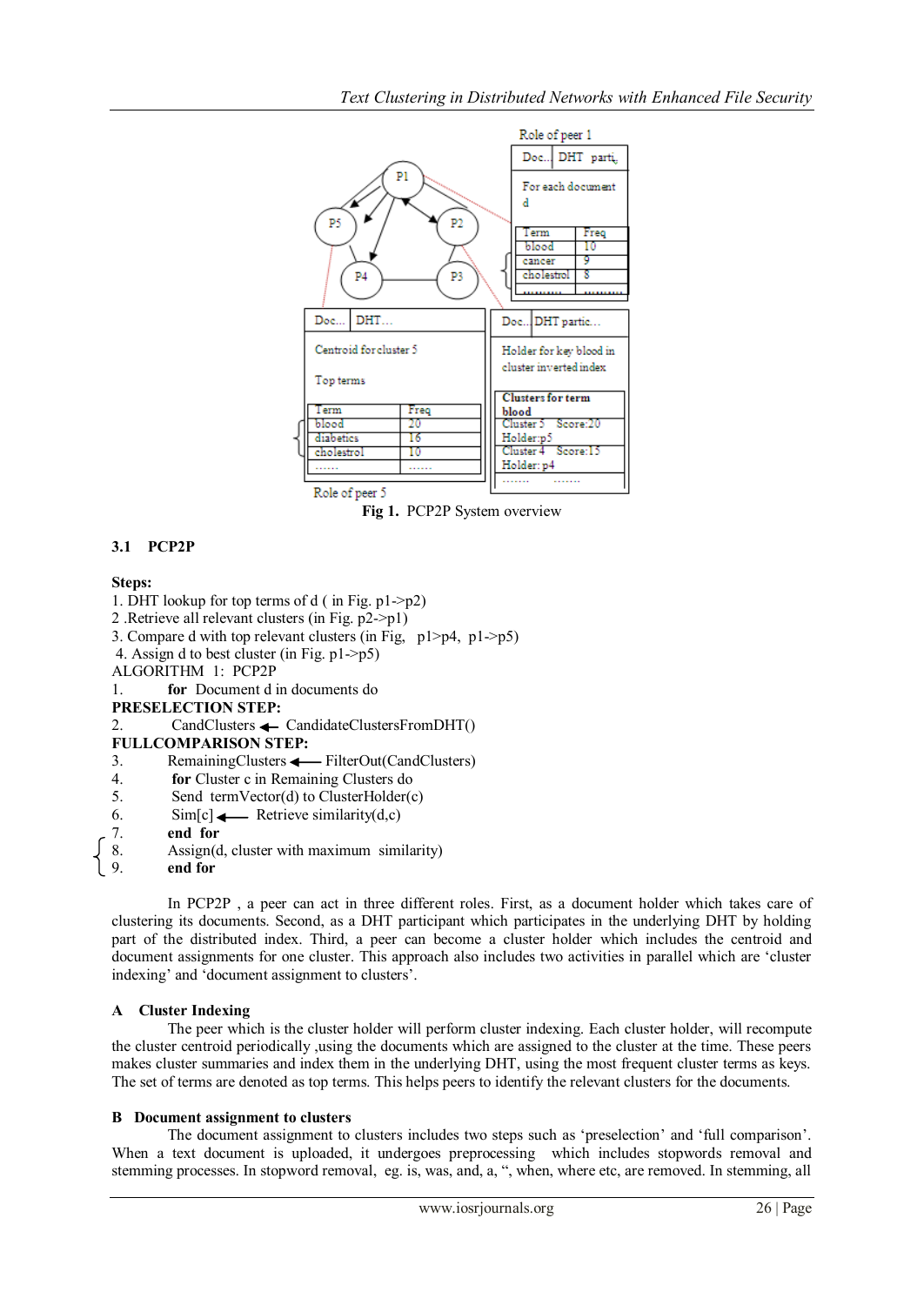words within the text document are converted to standard forms. For eg. words such as relation, relating, relates etc can be taken as single "relate" word which is the standard form. The top terms of d thus includes no stopwords. Next, the frequency for each term in document d is calculated. After this, look up on the Distributed Hash Table(DHT) for top terms of d. Next in the preselection step (Alg. Line 2) , it filters out most of the clusters. The peer holding the document d retrieves selected cluster summaries from the DHT index , to identify most relevant clusters. The preselection list is denoted as Cpre. In the full comparison step, comparison of 'd' with each cluster is done by measuring the similarity, ie., similarity score estimates are calculated for d by the peer using the retrieved cluster summaries (Alg. Line 3). Here after computing similarity, the clusters with low similarity are filtered out. The document is then sent to the few remaining cluster holders for full similarity computation and retrieves the comparison results which is illustrated in Alg. Lines 4-7. To avoid sending the document to all clusters holders for comparison, the peer p uses the cluster summaries contained in Cpre to eliminate the clusters which are not required for the document at hand. Finally, document d is assigned to cluster with highest similarity(Alg Line 8).

#### **C Filtering Strategy**

Filtering is done by computing the cosine similarity between a document and each of the clusters.The cosine similarity between a document and cluster centroid is expressed as,

 $\text{Cos}(d, c) = \sum_{t \in d} \frac{\text{TF}(t, d) \times \text{TF}(t, c)}{|d| \times |c|}$  where |d| and |c| are length of document and cluster centroid respectively  $|d| \times |c|$ which are in L2-Norms and TF denotes the term frequency of the term in the document/cluster.

L2 Norm is denoted as  $|d| = \sqrt{\sum_{t \in d} T F^2(t, d)}$ 

The filtering method works as follows: Peer p sends the document vector to first cluster holder in Cpre, denoted as Cselected, and then retrieves the actual cosine similarity Cos(d, Cselected). Then the summary of Cselected is removed from Cpre list. This process is continued until Cpre list is empty. Finally, the document will only be assigned to the cluster with maximum similarity which will help in the easy retrieval of informations during searching.

#### **3.2 Lempel –Ziv-Welch (LZW) Technique**

This technique is used within the system for providing secure file transmissions. LZW technique [6] hides data in compression codes**.** This process includes both LZW compression and LZW decompression processes.The technique makes use of an INPUT table (dictionary) for compression and a Receiver table for decompression. Once a new symbol is added into the dictionary, that symbol can be used to hide a secret. The data–hiding phase modifies the value of the LZW compression code to hide secrets, except for the initial 256 symbols in the dictionary. Every embeddable symbol can be used to hide one secret bit. Before a new symbol is added to the dictionary, the LZW encoder modifies the value of the output LZW code according to the secret value. If the secret bit is "0", the output is the original LZW code; and if the secret bit is "1", the output is the sum of the value of the LZW code and the size of the LZW dictionary. When the secret bit is '1', the value added to LZW code can vary from 256 onwards. At first if 256 is added, then for next bit, 257 will be added and so on. Each 'space' in the input text is assigned value 32. The proposed method has new input table containing frequently used English grammar words.



**Fig 2.** Data hiding within compression codes

Before a new symbol is added to the dictionary, the encoder modifies the value of the output LZW code according to the secret value. LZW Compression is performed by taking input text file and with the help of new dictionary. The binary format of the secret file is taken.Then hide the secret file within the LZW code using the algorithm.

#### ALGORITHM 2:

The compression algorithm is summarized as follows: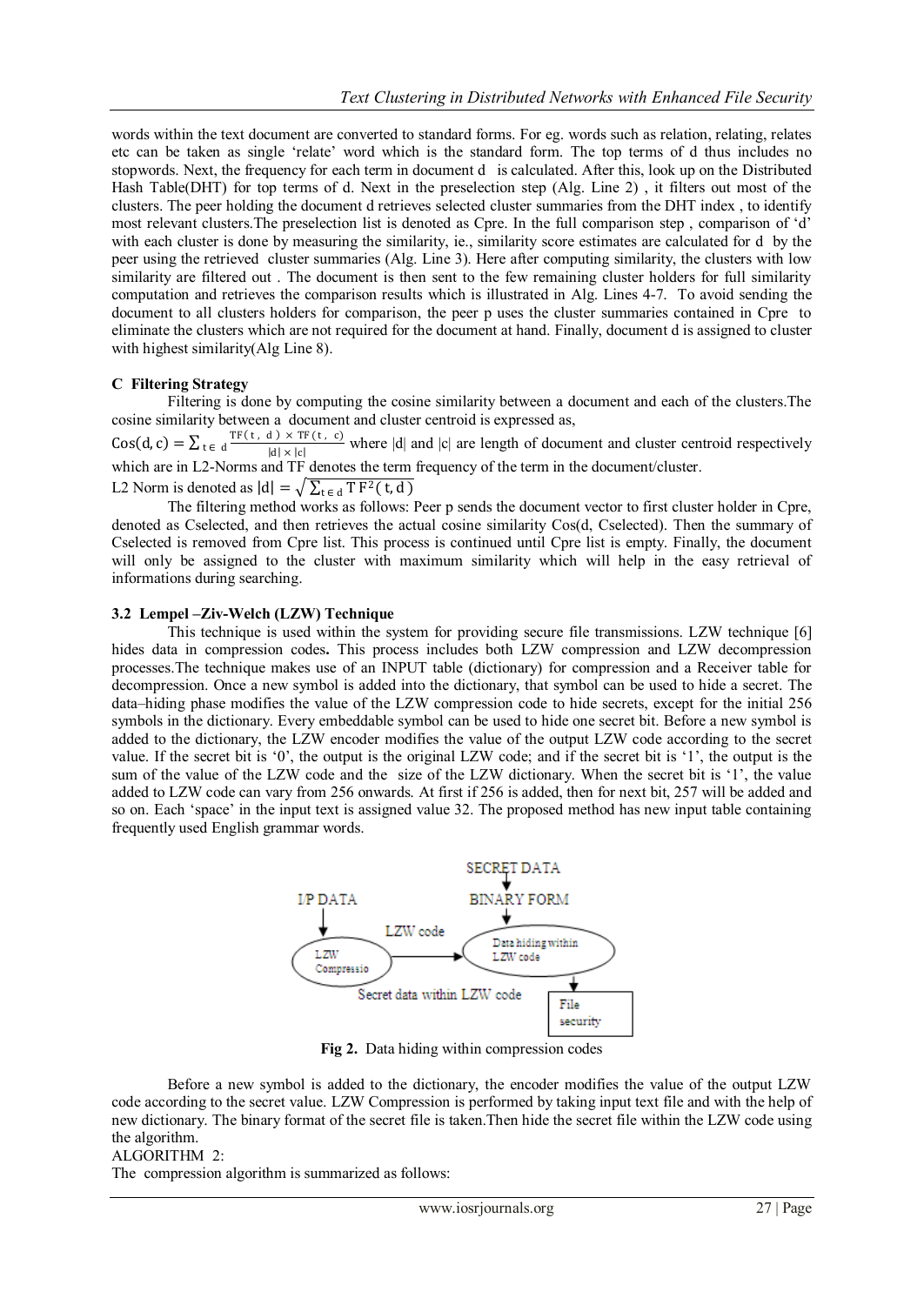**Input** : Text file and Secret file **Output** :LZW codes **Step 1**: Scan first 2 letters in the input text. Each time substring of 2 letters is taken **Step 2**: Check whether the DICTIONARY table contains that substring If Yes then pick the corresponding INDEX value goto step 3. else goto step 5. **Step 3**: scan that complete input text and obtain the corresponding INDEX values for each 2 letter substring in the entire input text and convert it into respective compression codes. **Step4**: Each space in input text is assigned value 32. **Step 5**: else extract each letter in that substring and obtain their corresponding INDEX values for each letter as the compression code for that substring. Then ADD that particular substring as the next WORD in the DICTIONARY table after INDEX 255. For the next occurrence of the same substring, this INDEX value from dictionary can be used. Each time after processing, the newly added words/substrings from the input and receiver table will be cleared **Step 6**: For hiding LZW code within the secret data, When  $b= '0'$ , no change in the code. If  $b = '1'$  Set  $C = C$ + Size , where Size is the size of dictionary and "b" is each bit in the secret data. C is the Compression code. The Size can vary. If 256 is first added with C for first bit, then for next bit 257 will be added and so on.

**Step 7**: Continue Step 1 to 6, till the input file is completed,

From the ASCII table, most frequently used characters are selected. An INPUT/ DICTIONARY Table is generated which contains the most frequently used words. For example, if the input file is 'haai ',split it as substrings ha and ai. Then first check if "ha" is present or not in the DICTIONARY TABLE. If present, use the index of ha as code. Else, find the INDEX values for each 'h', 'a', separately from DICTIONARY and use that as code. Then add that "ha" word as new word in the DICTIONARY. For further occurrences of that same word, this can be used. Space has value 32. In the same way, the process is repeated until the entire input text is completed. When hiding the compression code within the secret data, if the bit of the secret data is "1" ,then add the code with the dictionary size . As the bit position changes, the added value can be 256, 257 and so on.and if the bit is "0", then no change for the code.

## ALGORITHM 3:

The decompression process is summarized as follows : **Input** : Compression codes **Output**: Source file and Secret file **Step 1**: Read a compression code a. If  $a > Size$ , where Size is the dictionary size(256). Set a =a- Size Secret bit=1 Else Secret bit=0 Output s, where s is the symbol or word of "a " in the INPUT / DICTIONARY Table **Step 2**: Get the next compression code C If C>Size +1 Set  $C=C-$  (Size  $+1$ ) Secret bit=1 Else Secret bit=0

Output s, where s is the symbol or word of "C " in the INPUT/DICTIONARY Table. The sender makes use of input/dictionary table for compression and receiver makes use of receiver table for decompression respectively. The process is repeated until the entire INPUT TEXT FILE is correctly obtained back.

| <b>INDEX</b>   | <b>WORDS</b> | <b>INDEX</b> | <b>WORDS</b> |
|----------------|--------------|--------------|--------------|
| 0              | are          | 16           | among        |
|                | as           | 17           | across       |
| $\overline{2}$ | at           | 18           | already      |
| 3              | about        | 19           | ago          |
| 4              | also         | 20           | bv           |
| 5              | any          | 21           | But          |
| 6              | after        | 22           | Before       |
| $\overline{7}$ | around       | 23           | Between      |
| 8              | always       | 24           | Best         |
| 9              | away         | 25           | Become       |

**Table** 1sample Input Table- Part 1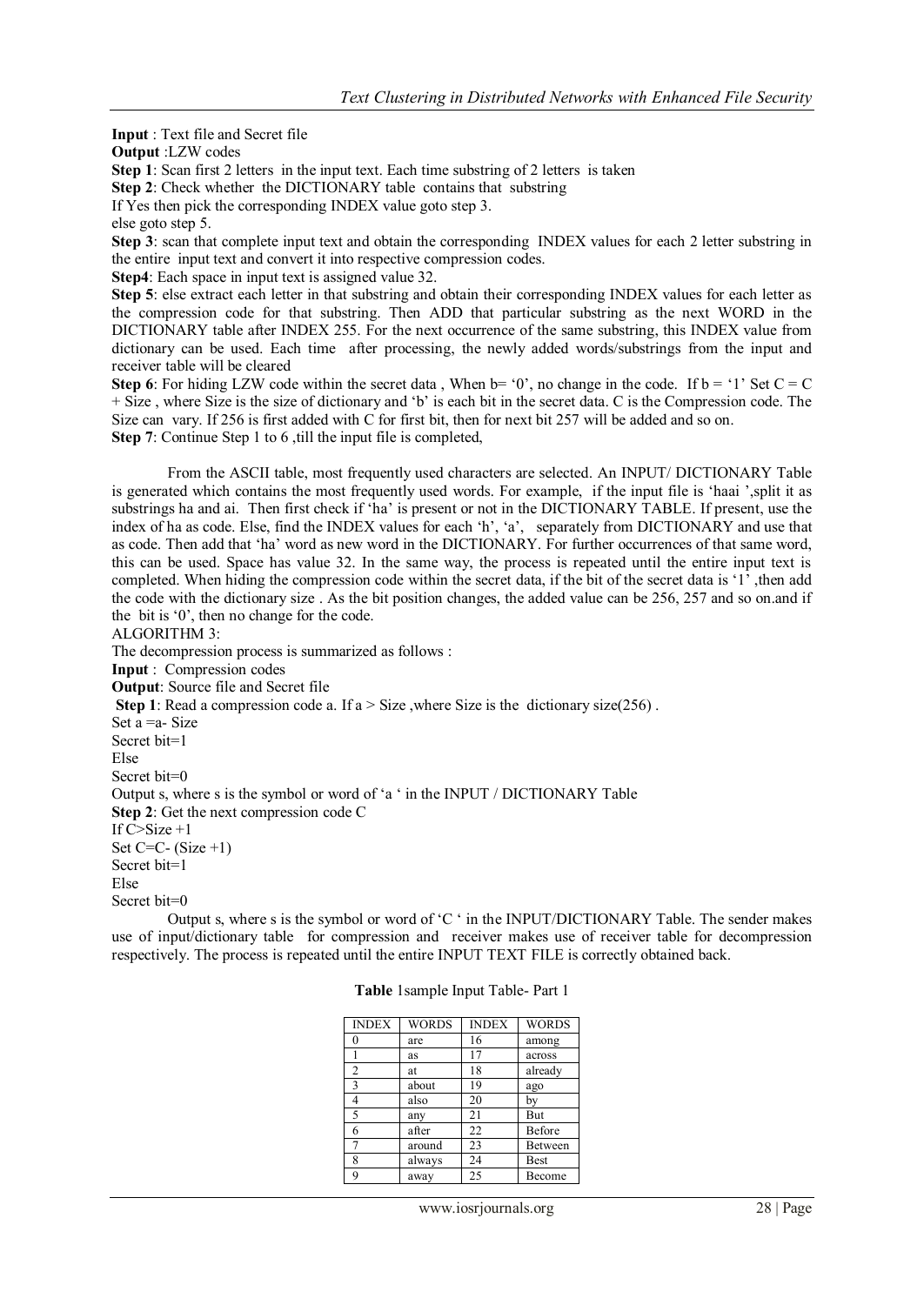| 10 | actually | 26 | both          |
|----|----------|----|---------------|
| 11 | against  | 27 | Back          |
| 12 | along    | 28 | <b>Better</b> |
| 13 | again    | 29 | Bad           |
| 14 | almost   | 30 | Below         |
| 15 | above    | 31 | Behind        |

|  |  |  | Text Clustering in Distributed Networks with Enhanced File Security |  |  |  |  |  |
|--|--|--|---------------------------------------------------------------------|--|--|--|--|--|
|--|--|--|---------------------------------------------------------------------|--|--|--|--|--|

| INDEX | WORDS     | INDEX | WORDS      |
|-------|-----------|-------|------------|
| 215   | since     | 237   | throughout |
| 216   | sure      | 238   | Up         |
| 217   | small     | 239   | Usually    |
| 218   | sometimes | 240   | Under      |
| 219   | simply    | 241   | Until      |
| 220   | short     | 242   | Very       |
| 221   | straight  | 243   | With       |
| 222   | the       | 244   | What       |
| 223   | to        | 245   | Which      |
| 224   | this      | 246   | When       |
| 225   | there     | 247   | Well       |
| 226   | these     | 248   | Would      |
| 227   | through   | 249   | Where      |
| 228   | then      | 250   | Want       |
| 229   | take      | 251   | Why        |
| 230   | too       | 252   | Without    |
| 231   | though    | 253   | Within     |
| 232   | tonight   | 254   | Wide       |
| 233   | together  | 255   | Wrong      |
| 234   | today     |       |            |
| 235   | therefore |       |            |
| 236   | thus      |       |            |

**Table 2** Sample Input Table- Part 2

So if C is larger than Size, then the extracted secret bit is '1; else the secret bit is'0'. And if the extracted secret is '1, then the original LZW code is the difference between C and Size, if the extracted secret is "0", then the original LZW code is C.



#### **Fig 3.** Proposed System

# **IV. Performance Analysis**

**Table 3** Comparison With Existing Approaches

| System                        | <b>Search time</b>        | <b>Security</b>            |
|-------------------------------|---------------------------|----------------------------|
|                               | Relatively high search    | No Security feature        |
| Text Clustering in            | time required for         | adopted in the system.     |
| Centralized system            | information retrieval.    |                            |
|                               | Efficient method for      | Focusses only on           |
| PCP <sub>2</sub> P            | information retrieval.    | providing easy access for  |
|                               | Requires less searching   | informations but does not  |
|                               | time.                     | include any security       |
|                               |                           | feature for the system.    |
| Text Clustering in            | Requires less search time | Provides secure file       |
| Distributed Networks with     | for information retrieval | transmissions within the   |
| <b>Enhanced File Security</b> | even with large document  | system in addition to easy |
|                               | collections               | information retrieval.     |